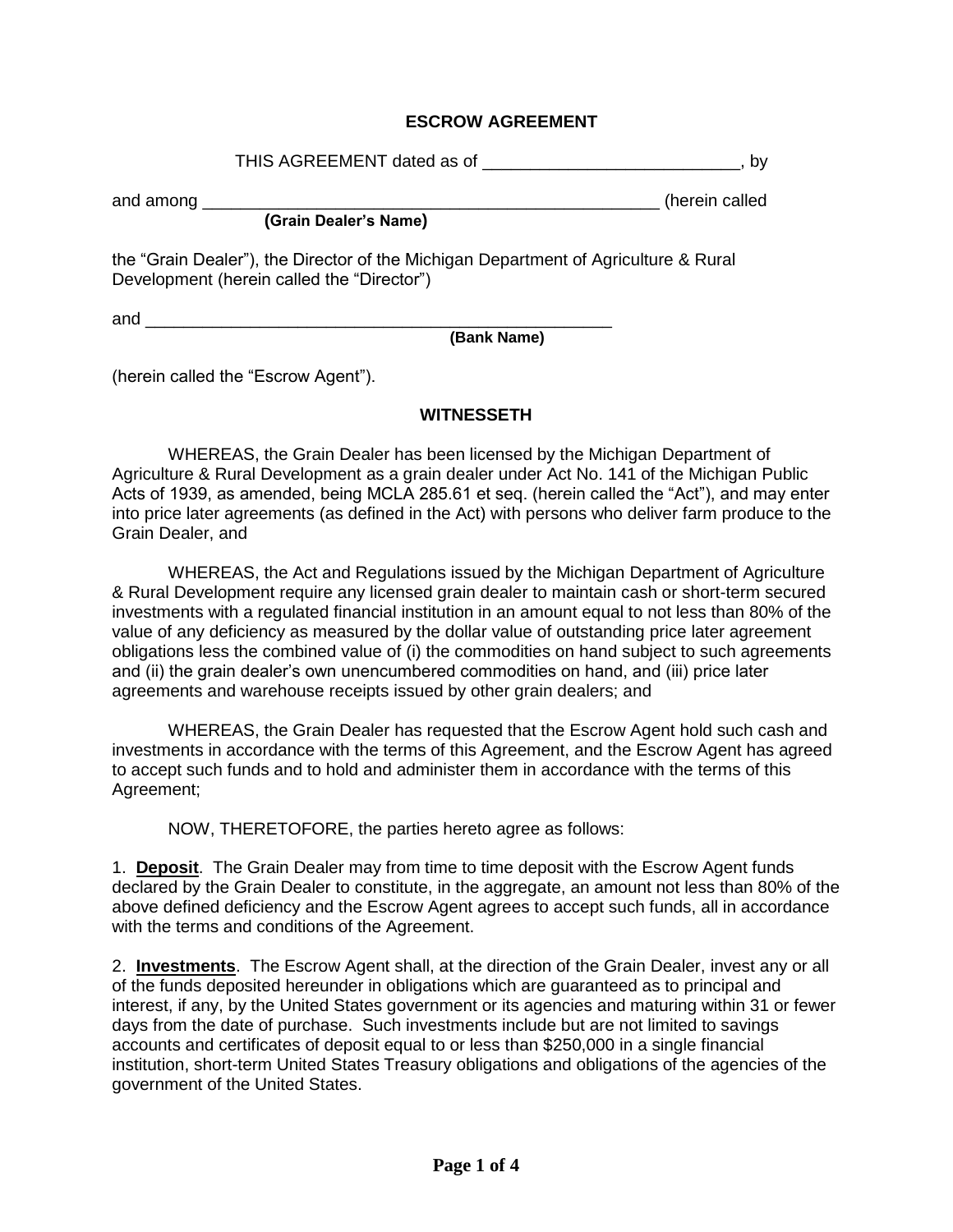## 3. **Disbursements**. The Escrow Agent shall disburse funds held by it hereunder as follows:

- (a) Within 31 days after the receipt of an application for funds from the Grain Dealer, accompanied by a certification of a principal officer of the Grain Dealer that such funds are in excess of the amount of cash and pursuant to the Act, the Escrow Agent shall disburse such funds to or upon the order of the Grain Dealer, unless the Escrow Agent shall have theretofore been notified by the Director either to cease disbursement of funds to the Grain Dealer and/or to disburse funds directly to or upon the order of the Director. Upon receipt of any such notification, the Escrow Agent shall cease disbursing funds to the Grain Dealer unless and until it shall have received subsequent notification from the Director to resume disbursements to the Grain Dealer.
- (b) If the Escrow Agent shall have received a direction from the Director to disburse funds to or upon the order of the Director, the Escrow Agent shall disburse to or upon the order of the Director any amount held in this escrow account as soon as practicable after any investments of such funds mature. If less than all of the funds in the escrow account are disbursed to or upon the order of the Director, this Agreement shall continue in effect with respect to the remainder of the funds held by the Escrow Agent.
- (c) Compliance by the Escrow Agent with instructions issued by the Director to cease disbursement to the Grain Dealer, to disburse funds to or upon the order of the Director or to resume disbursement to the Grain Dealer shall relieve the Escrow Agent of any obligations or liability to either of the other parties hereto arising from such actions.

4. **Reports**. The Escrow Agent shall deliver to each of the parties hereto on or before the 15<sup>th</sup> of each month, for and as of the preceding month-end, an accounting of receipts and disbursements of funds in the escrow account and a report of the market value and cost of investments currently held in the escrow account.

5. **Responsibilities and Liabilities of Escrow Agent**. The Escrow Agent shall have the following responsibilities and its liabilities shall be limited as follows:

- (a) The Escrow Agent shall not be held liable for any action taken or omitted under this Agreement so long as it shall have acted in good faith;
- (b) The Escrow Agent shall have no responsibility to inquire into or determine the authenticity or sufficiency of any checks or other documents or the geniuses of any signatures therein;
- (c) The Escrow Agent shall have no duty to invest funds constituting any part of the escrow deposit unless directed to do so by the Grain Dealer and then only after it has received good funds from checks or other instruments deposited with it;
- (d) The Escrow Agent shall have no responsibility or liability for any diminution which may result from any investments or reinvestments made hereunder; and
- (e) The Escrow Agent shall be, and hereby is, indemnified and saved harmless by the Grain Dealer from all losses, costs and expenses which may be incurred by it as a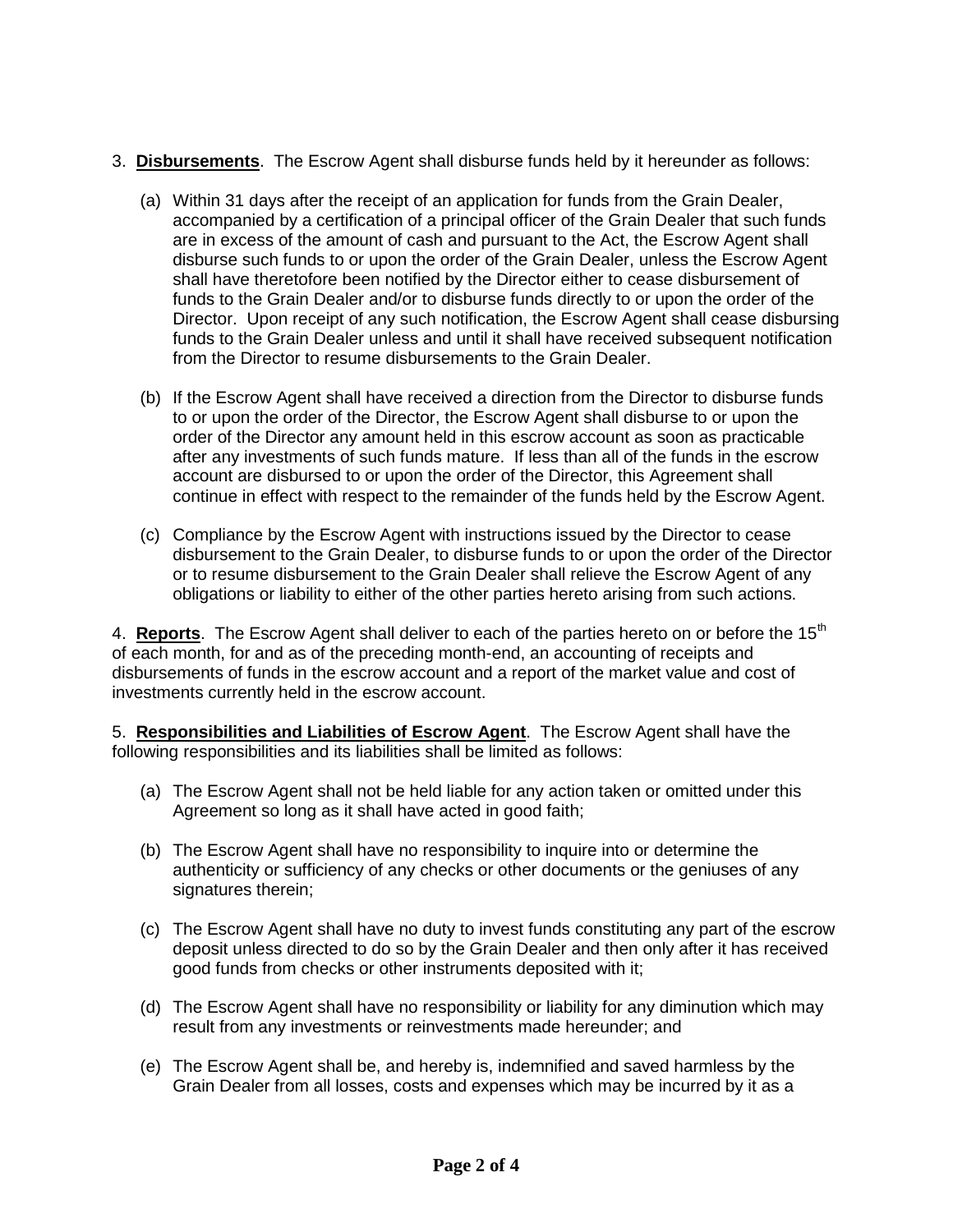result of its involvement in any litigation arising from performance of its duties hereunder, such indemnification to survive the termination of this Agreement.

6. **Fees**. The Grain Dealer shall pay the Escrow Agent for its services hereunder in accordance with the schedule set forth as Exhibit A hereto. A fee for the making of each investment may be deducted by the Escrow Agent from the escrow funds at the time of the investment. At the time of any disbursement of funds, the Escrow Agent may deduct such fees and expenses to which it is then entitled.

## 7. **Resignation or Termination**.

- (a) Upon 30 days prior written notice to the other parties hereto, the Escrow Agent may resign.
- (b) Upon 30 days prior written notice from the Grain Dealer to the other parties hereto, the services of the Escrow Agent may be terminated.
- (c) Upon the effective date of such resignation or termination, the balance of the cash and any investments then in the possession of the Escrow Agent shall be delivered to another bank organized and existing under the laws of the State of Michigan or of the United States which shall thereupon assume all of the duties of the Escrow Agent hereunder and this Agreement shall remain in effect with the new bank as the Escrow Agent. In the event no such substitute Escrow Agent is appointed prior to the effective date of such resignation or termination such balance of cash and investments shall be delivered to the Director. The Director shall have no obligation to invest such cash or to reinvest the proceeds of such investments.

8. **Notices**. Any notices pursuant to this Agreement shall be in writing and shall be delivered or mailed to the parties at the following addresses:

| If to the Director: | Michigan Department of Agriculture & Rural Development<br><b>Producer Security Section</b> |
|---------------------|--------------------------------------------------------------------------------------------|
|                     | <b>PO Box 30017</b>                                                                        |
|                     | Lansing MI 48909                                                                           |

**If to the Grain Dealer:** 

**If to the Escrow Agent:**